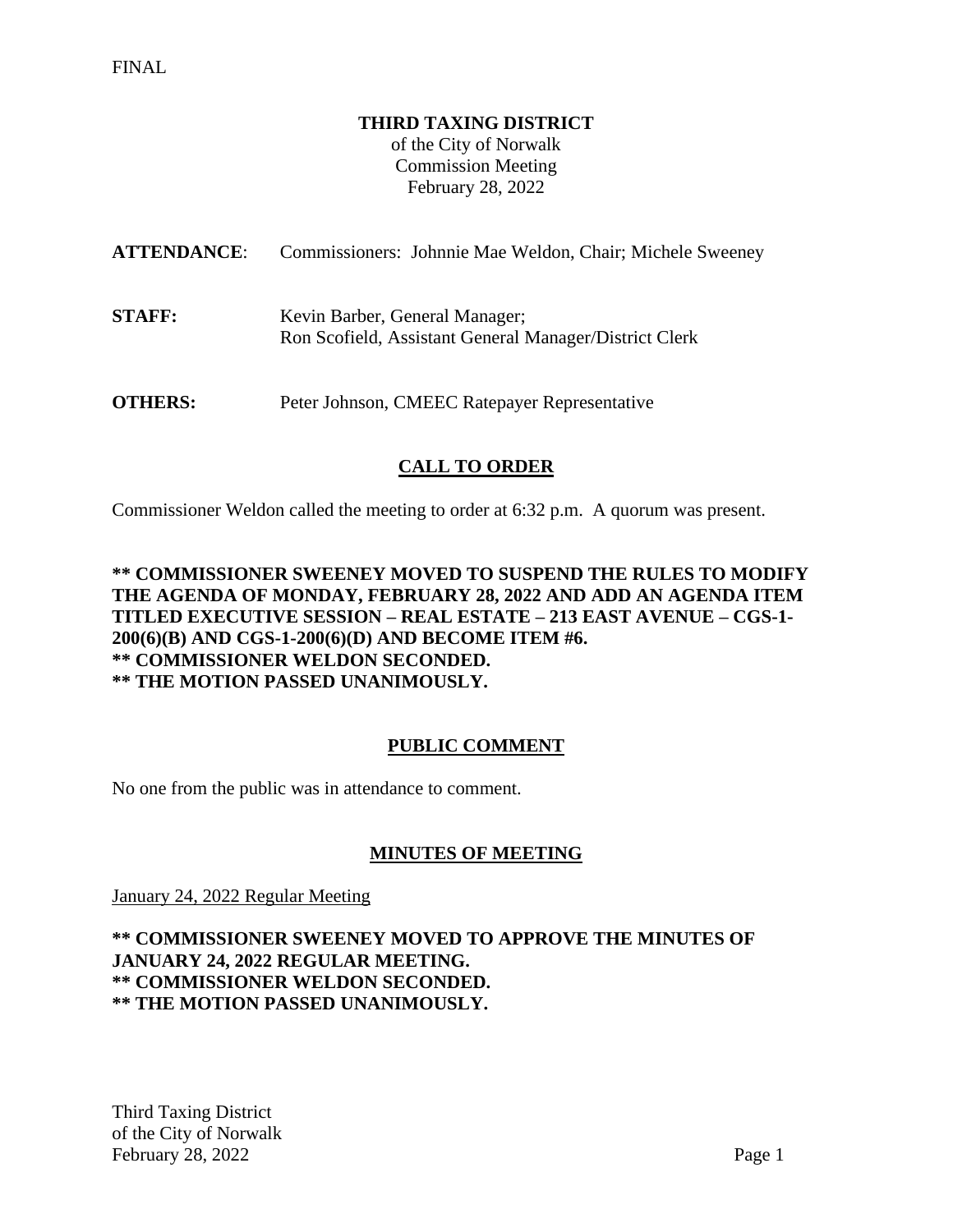# **DISCUSSION/ANALYSIS OF FINANCIAL STATEMENTS/KEY PERFORMANCE INDICATORS**

Mr. Barber reviewed the Financial Highlights with the Commission for the month of January 2022. Total Income is \$5,717,533 versus \$5,225,982 for last year, a difference of 9.41%. Total Expense is \$5,922,446 versus \$5,390,771 for last year, a difference of 9.86%. Net Income before Rate Stabilization is (\$210,127) versus \$227,770 from last year or a difference of (192%). Net Income after Rate Stabilization is (\$184,086) versus \$25,964 for last year, a difference of (809%).

Total cash balance on hand is \$7,585,394. Of this, the Capital Improvement Fund is \$2,636,406. Current outstanding principal balance with CMEEC is \$3,777,661. Current Fiscal Year Capital additions to date is \$238,301.

Mr. Barber reviewed the P&L for the Electric Department. Income for the month of January 2022 is \$967,466.60 which is \$41,052.40 under budget. Purchased Power (555-00) for the month of January 2022 is \$570,579.16 and over-budget by \$125,407.16 for the month. Operating Expenses for the month is \$329,619.97, which is \$78,943.10 under budget.

The P&L for the District continues to be in good shape. The Matching Fund for the Library was completed in the third quarter and the variance will even out by year-end.

KPI's: They remain in good shape.

RSF: The current balance of the RSF (Rate Stabilization Fund) is \$3,986,847, which is still above the target. The projection has the RSF going below the targeted amount in approximately four years. This is due to the cost of power which is expected to spike up and down over the next five years.

Accounts Receivable: Overall, TTD is doing very well. The greater than 90 days open balances is \$39,277 which is 4.4% of the overall balance.

## **ENIA FOLLOW-UP DISCUSSION**

Mr. Barber received a call from Sylvia Archibald, Director of the East Norwalk Library, to inform him that the letter about the elimination of the Matching Fund Program was received. After a brief discussion between Mr. Barber and Ms. Archibald about the program, Ms. Archibald asked if Mr. Barber and/or the Commission would please attend a future Library Board meeting to discuss the matter. Mr. Barber agreed to attend the next meeting being held on Tuesday, March 15, 2022 at 6:30 p.m. Mr. Barber will confirm with the Commission who will be able to attend.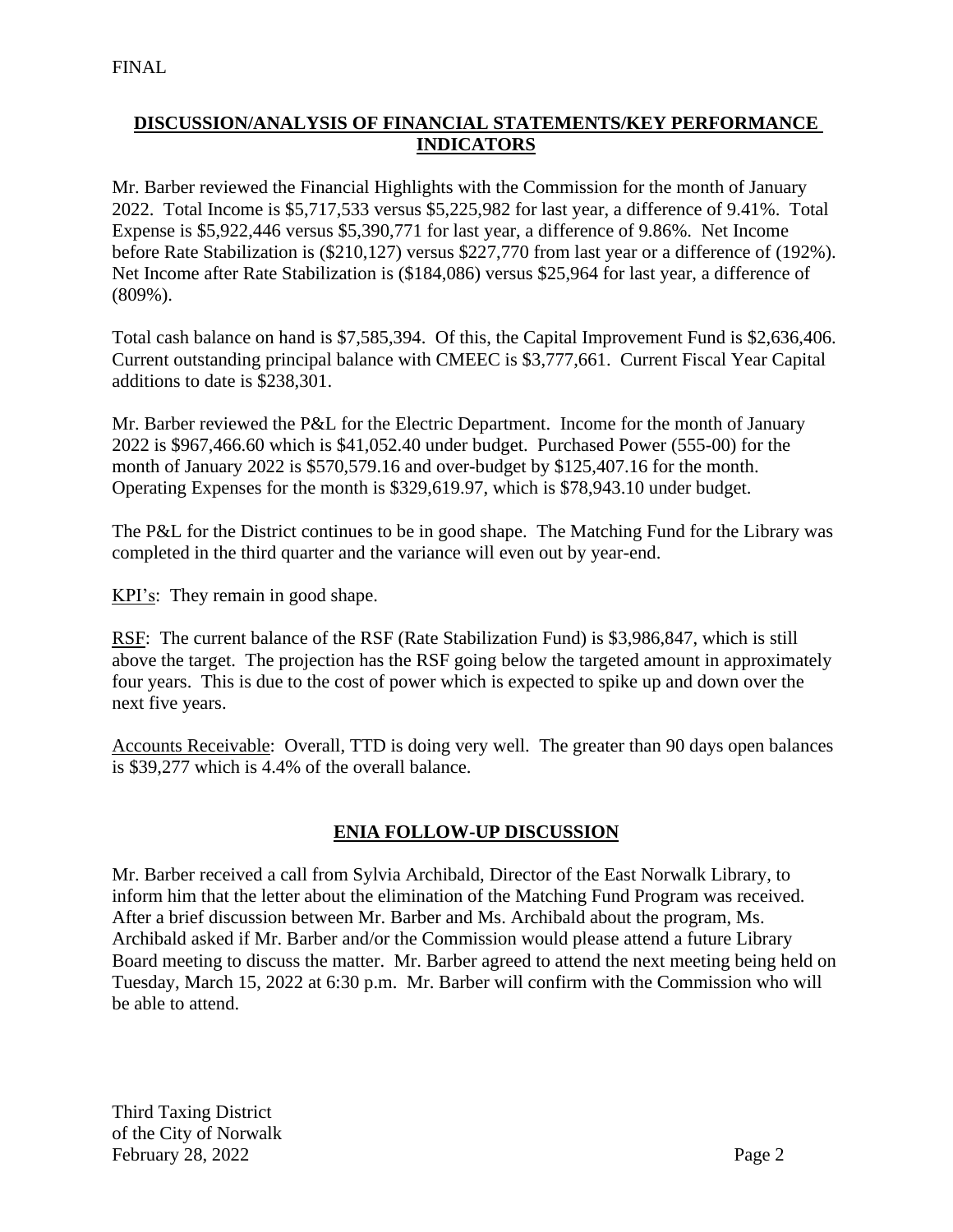# **GENERAL MANAGER'S EPORT**

### Annual Meeting Reminder

Mr. Barber reminded the Commission that the Annual Meeting will be held on Wednesday, March 2, 2022 at the Norwalk Inn & Conference Center at 7:00 p.m. The agenda will be the same as last year.

### Landscaping Bids

Mr. Barber informed the Commission that Mr. Scofield will begin the bidding process for the landscaping of the District (i.e., parks, cemetery, etc.) after the Annual Meeting. The bidding process takes place every three years. Mr. Barber asked the Commission whether or not they would like to be involved in the bidding process. This would mean that Mr. Scofield would bring all the bids to the Commission and have them approve the selection of who the bid is awarded to. The Commission believes that this is not necessary and that Mr. Scofield can handle the process without them. Mr. Scofield will report back to the Commission when the process is complete.

# **EXECUTIVE SESSION**

# • **REAL ESTATE – 213 EAST AVENUE – CGS-1-200(6)(B) AND CGS-1-200(6)(D)**

### **\*\* COMMISSIONER SWEENEY MOVED TO ENTER INTO EXECUTIVE SESSION TO DISCUSS REAL ESTATE – 213 EAST AVENUE. \*\* COMMISSIONER WELDON SECONDED. \*\* THE MOTION PASSED UNANIMOUSLY**.

The Commissioners and Messrs. Barber and Scofield entered into Executive Session at 6:53 p.m.

The Commissioners and Messrs. Barber and Scofield returned to public session at 7:04 p.m.

**\*\* COMMISSIONER SWEENEY MOVED TO ACCEPT THE OFFER FROM THE STATE OF CT DEPARTMENT OF TRANSPORTATION FOR THE ACQUISITION OF A PORTION OF THE DISTRICT'S PROPERTY AT 213 EAST AVENUE IN LIEU OF CONDEMNATION, UPON TERMS SUBSTANTIALLY AS PRESENTED TO THE COMMISSION: ORIGINAL OFFER OF \$575,000; ADDITIONAL \$30,000 TOWARDS THE ORIGINAL OFFER; AND EXPANDED PAVING LIMITS TO THE EXISTING GATE. I AUTHORIZE GENERAL MANAGER BARBER, ON BEHALF OF THE DISTRICT, TO NEGOTIATE THE FORM AND CONTENT OF, AND TO SIGN AND DELIVER, ANY AND ALL DOCUMENTS AND TO DO ANY AND ALL THINGS AS HE, IN HIS JUDGMENT, BELIEVES TO BE NECESSARY, APPROPRIATE OR**